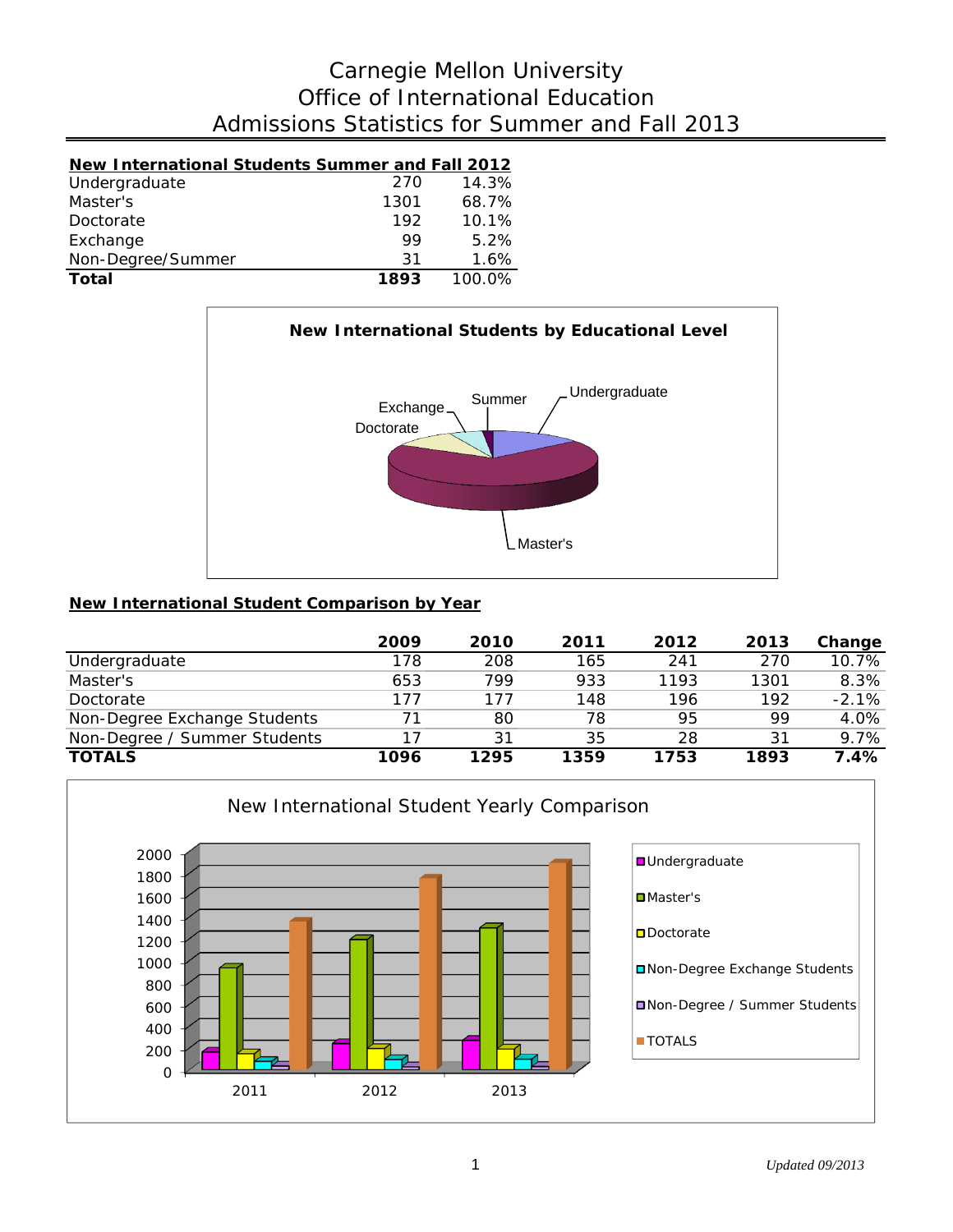# Admissions Statistics for Summer and Fall 2013 Office of International Education Carnegie Mellon University

## **New International Students by Region**

|                  |           |          |           | Non-Degree/ |        |              |  |
|------------------|-----------|----------|-----------|-------------|--------|--------------|--|
|                  | Undergrad | Master's | Doctorate | Exchange    | Summer | <b>Total</b> |  |
| Africa           |           |          |           |             |        |              |  |
| Asia             | 239       | 1160     | 124       | 21          | 21     | 1565         |  |
| Europe           | 6         | 53       | 39        | 26          |        | 128          |  |
| Latin America    |           | 29       | 8         |             |        | 43           |  |
| Middle East      |           | 19       | ь         | 44          |        | 72           |  |
| North America    | 15        | 26       | 11        |             |        | 56           |  |
| Oceania          | 4         |          |           | っ           |        | 12           |  |
| <b>Stateless</b> |           |          |           |             |        |              |  |
| <b>Total</b>     | 270       | 1301     | 192       | 99          | 31     | 1893         |  |



### **Primary Sources of Funding**

|                            |       |                | Non-Degree/ |          |        |       |
|----------------------------|-------|----------------|-------------|----------|--------|-------|
|                            | Ugrad | Master's       | Doctorate   | Exchange | Summer | Total |
| Current/Future Employer    |       |                |             |          |        |       |
| Home Govt or University    |       | 30             |             | 12       |        | 51    |
| Personal & Family Funds    | 260   | 1220           |             | 85       | 28     | 1604  |
| Private Sponsor            | 5     | 4 <sup>1</sup> |             |          |        | 55    |
| U.S. College or University |       |                | 171         |          |        | 180   |
| <b>Totals</b>              | 270   | 1301           | 192         | 99       | 31     | 1893  |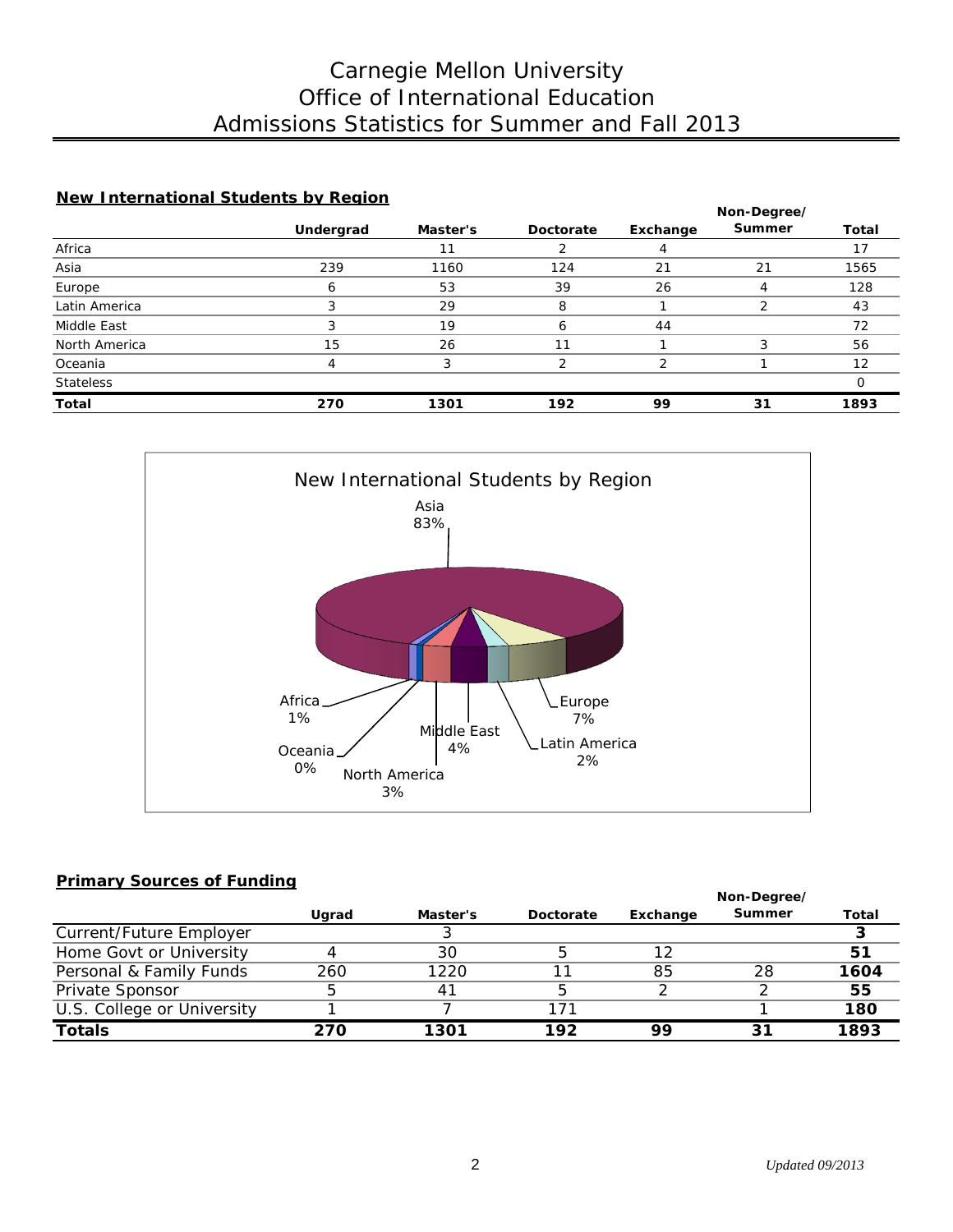# Carnegie Mellon University Office of International Education Admissions Statistics for Summer and Fall 2013

## **New International Students by Country of Citizenship**

|                 |                  |                         |                  |                 | Non-Degree/   |                         |
|-----------------|------------------|-------------------------|------------------|-----------------|---------------|-------------------------|
| Country         | Ugrad            | Master's                | <b>Doctorate</b> | Exchange        | <b>Summer</b> | <b>Total</b>            |
| Argentina       |                  |                         | 1                |                 |               | 1                       |
| Australia       | 3                | $\overline{2}$          | 2                | $\overline{2}$  |               | 9                       |
| Austria         |                  | $\mathbf{1}$            | $\mathbf{1}$     |                 |               | $\overline{2}$          |
| Bahrain         |                  |                         |                  | $\mathbf{1}$    |               | 1                       |
| Bangladesh      |                  | 1                       |                  | $\mathbf{1}$    |               | $\mathbf 2$             |
| Barbados        |                  | $\mathbf{1}$            |                  |                 |               | 1                       |
| Brazil          | 1                | $\overline{\mathbf{4}}$ | 1                |                 |               | 6                       |
| Cambodia        |                  | $\mathbf{1}$            |                  |                 |               | 1                       |
| Canada          | $\overline{13}$  | $\overline{18}$         | 11               |                 | 3             | 45                      |
| Cayman Islands  |                  | $\mathbf{1}$            |                  |                 |               | 1                       |
| Chile           |                  | $\overline{3}$          |                  |                 |               | 3                       |
| China           | 92               | 619                     | 62               | 5               | 11            | 789                     |
| Colombia        |                  | $\overline{14}$         | 3                |                 | $\mathbf{1}$  | 18                      |
| Dominica        |                  | $\mathbf{1}$            |                  |                 |               | 1                       |
| Ecuador         |                  | $\overline{2}$          |                  |                 |               | $\mathbf{2}$            |
| Egypt           |                  | $\mathbf{1}$            | $\overline{2}$   | $\overline{3}$  |               | 6                       |
| El Salvador     |                  |                         | 1                |                 |               | 1                       |
| France          |                  | $\mathbf{1}$            | 3                | $\overline{2}$  |               | 6                       |
| Germany         |                  | $\mathbf{1}$            | 1                | 10              |               | 12                      |
| Ghana           |                  | $\overline{2}$          |                  |                 |               | $\overline{2}$          |
| Greece          |                  | $\overline{2}$          | 4                |                 | 1             | $\overline{\mathbf{z}}$ |
| Guatemala       | 1                |                         |                  |                 |               | 1                       |
| Hong Kong       | 3                | 5                       |                  | 1               | 1             | 10                      |
| Hungary         |                  |                         | $\mathbf{1}$     | 1               |               | $\mathbf{2}$            |
| India           | 41               | 414                     | $\overline{35}$  | 5               | 3             | 498                     |
| Indonesia       | $\overline{2}$   | $\overline{7}$          | $\mathbf{1}$     | 1               | 1             | 12                      |
| Iran            |                  | 5                       | 3                | 1               |               | 9                       |
| Ireland         |                  |                         | 1                |                 |               | 1                       |
| Iraq            |                  | 1                       |                  | 1               |               | $\mathbf{2}$            |
| Israel          | $\mathbf{1}$     |                         |                  | 1               |               | $\mathbf{2}$            |
|                 |                  | $\mathbf{1}$            | 4                | $\mathbf{1}$    |               | 6                       |
| Italy           | 3                | 14                      |                  | $\overline{2}$  |               | $\overline{19}$         |
| Japan<br>Jordan |                  | 1                       |                  | $\mathfrak{Z}$  |               |                         |
|                 | 1                |                         | 1                |                 |               | 4<br>$\overline{2}$     |
| Kazakhstan      |                  | $\overline{2}$          |                  |                 |               | $\mathbf{2}$            |
| Kenya           |                  |                         |                  |                 |               |                         |
| Korea, South    | 69               | 23                      | 11               |                 | 4             | 107                     |
| Kuwait          |                  | 1                       |                  |                 |               | 1                       |
| Lebanon         |                  | $\mathbf{1}$            |                  | 1               |               | $\overline{2}$          |
| Malaysia        | $\boldsymbol{2}$ | $\overline{2}$          |                  | $\overline{2}$  | 1             | 7                       |
| Mexico          | $\overline{2}$   | 8                       |                  | 1               |               | 11                      |
| Moldova         |                  |                         | 1                |                 |               | 1                       |
| Myanmar         | 1                |                         |                  | 1               |               | $\overline{2}$          |
| <b>Nepal</b>    |                  | 1                       | 1                |                 |               | 2                       |
| Netherlands     |                  | $\mathbf{1}$            | $\mathbf{1}$     | $\overline{2}$  |               | 4                       |
| New Zealand     | 1                | $\mathbf{1}$            |                  |                 | $\mathbf{1}$  | $\overline{\mathbf{3}}$ |
| Nicaragua       |                  | $\mathbf{1}$            |                  |                 |               | 1                       |
| Nigeria         |                  | $\overline{3}$          |                  |                 |               | $\overline{\mathbf{3}}$ |
| Pakistan        | $\overline{2}$   | $\overline{4}$          | $\overline{2}$   | $\overline{7}$  |               | 15                      |
| Philippines     | $\mathbf{1}$     | $\overline{2}$          | $\mathbf{1}$     |                 |               | 4                       |
| Poland          |                  |                         | $\mathbf{1}$     |                 |               | 1                       |
| Portugal        |                  | $\overline{7}$          | $\overline{4}$   | $\overline{2}$  |               | 13                      |
| Qatar           |                  | 1                       |                  | $\overline{29}$ |               | 30                      |
| Romania         |                  |                         | 1                | 1               |               | $\overline{2}$          |
| Russia          |                  | $\overline{17}$         | $\overline{2}$   |                 |               | $\overline{19}$         |
| Saudi Arabia    |                  | $\overline{5}$          | $\mathbf{1}$     |                 |               | 6                       |
| Singapore       | 16               | $\overline{10}$         | 1                | 1               |               | $\overline{28}$         |
| South Africa    |                  | $\overline{1}$          |                  |                 |               | $\mathbf{1}$            |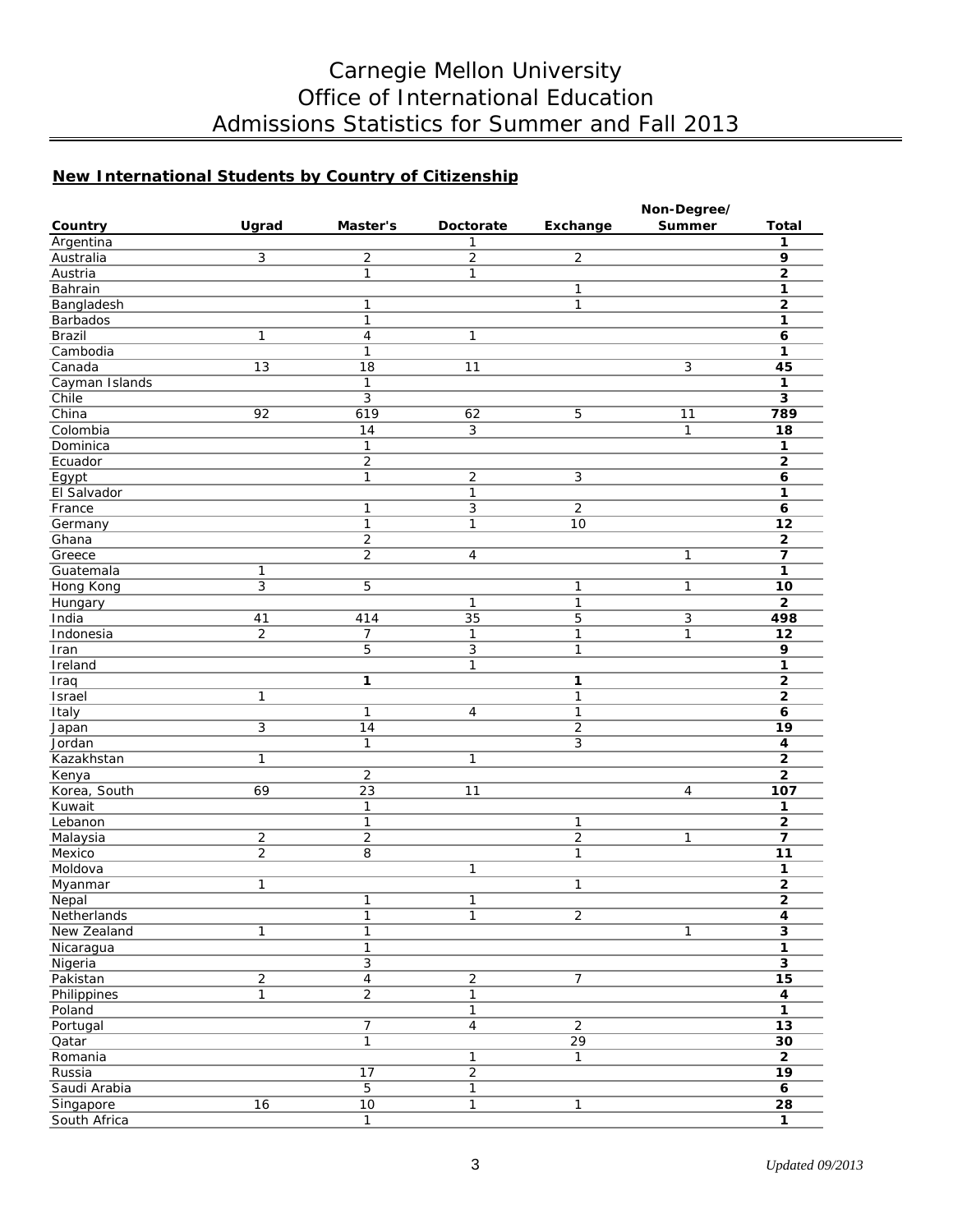|                   |       |                |           |          | Non-Degree/   |       |
|-------------------|-------|----------------|-----------|----------|---------------|-------|
| Country           | Ugrad | Master's       | Doctorate | Exchange | <b>Summer</b> | Total |
| Spain             |       | 3              |           |          |               | 4     |
| Sri Lanka         |       |                | 2         |          |               | 2     |
| Sweden            |       |                |           |          |               |       |
| Switzerland       |       | 4              |           | 5        |               | 10    |
| Taiwan            | 5     | 51             |           |          |               | 63    |
| Thailand          | 2     | 10             | 2         |          |               | 14    |
| Trinidad & Tobago |       |                |           |          |               |       |
| Tunisia           |       |                |           |          |               | 2     |
| Turkey            | 3     | 13             | 9         |          |               | 27    |
| Ukraine           |       |                |           |          |               | 2     |
| United Kingdom    | 2     |                | 3         |          | ◢             | 8     |
| Uruguay           |       |                |           |          |               |       |
| Venezuela         |       | $\overline{2}$ |           |          | ◢             | 5     |
| Vietnam           |       |                |           | 2        |               | 3     |
| Zimbabwe          |       |                |           |          |               |       |
| <b>Total</b>      | 270   | 1301           | 192       | 99       | 31            | 1893  |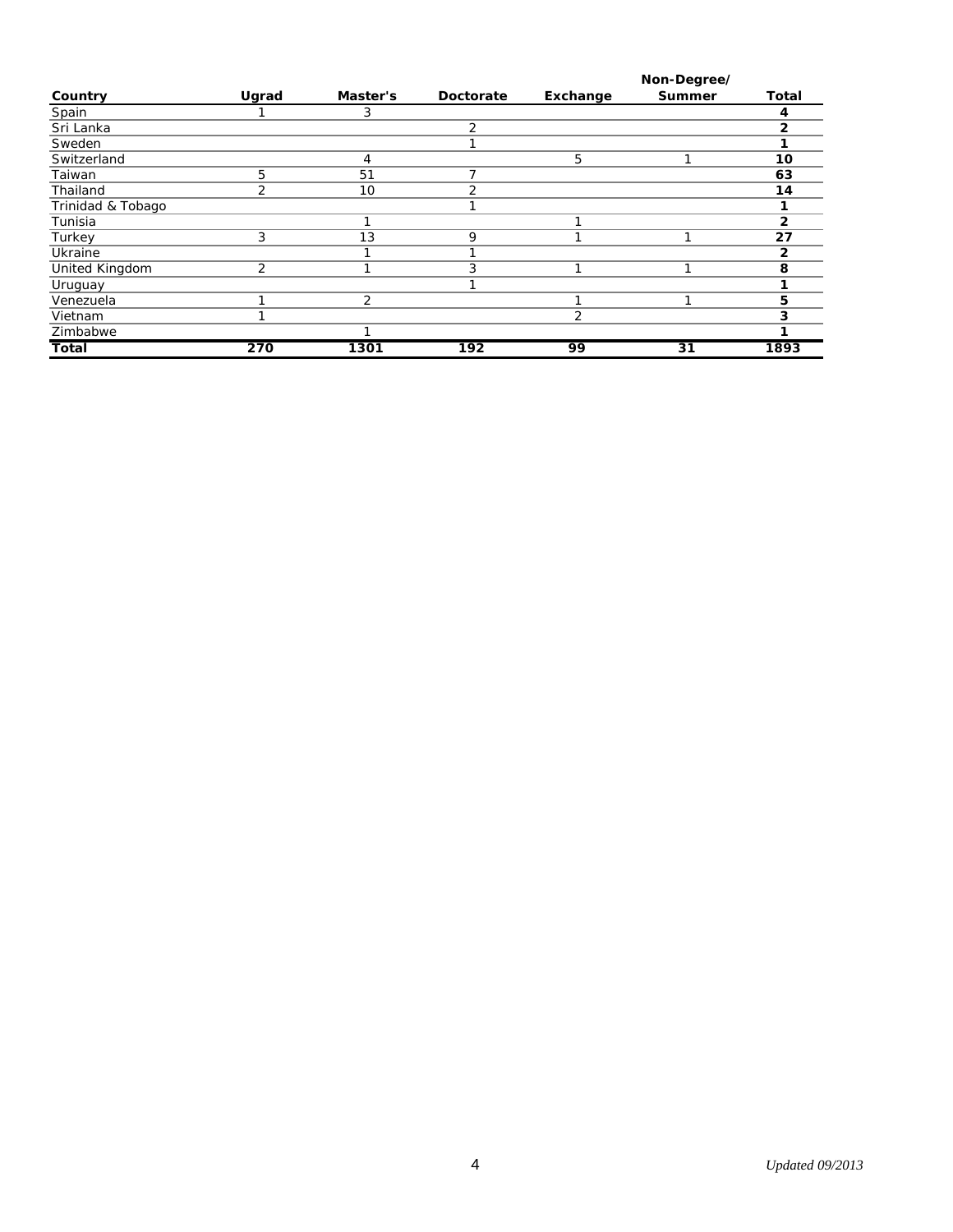# Carnegie Mellon University Office of International Education Admissions Statistics for Summer and Fall 2013

## **Colleges and Departments**

|                                                  |                |          |           |          | Non-          |
|--------------------------------------------------|----------------|----------|-----------|----------|---------------|
|                                                  |                |          |           |          | Degree/       |
| <b>CFA</b>                                       | Ugrad          | Master's | Doctorate | Exchange | <b>Summer</b> |
| Architecture                                     | 15             | 4        |           |          |               |
| Architecture-Engineering-Construction Management |                | 9        |           |          |               |
| Art                                              | 5              |          |           |          |               |
| <b>Building Performance and Diagnostics</b>      |                | 6        | 3         |          |               |
| Communication Planning & Information Design      |                |          |           |          |               |
| Composition                                      |                | 3        |           |          |               |
| <b>Computational Design</b>                      |                | 4        |           |          |               |
| Design                                           | 4              |          |           | 2        |               |
| Drama                                            | $\overline{2}$ |          |           | ◀        |               |
| <b>Dramatic Writing</b>                          |                |          |           |          |               |
| <b>Industrial Design</b>                         | и              |          |           |          |               |
| Music                                            |                |          |           |          | 3             |
| Music and Technology                             |                | 2        |           |          |               |
| Music Performance                                |                |          |           |          | 6             |
| Production Technology & Management               |                |          |           |          |               |
| Scene Design                                     |                |          |           |          |               |
| Sustainable Design                               |                | 4        |           |          |               |
| Tangible Interaction Design                      |                | 4        |           |          |               |
| Urban Design                                     |                | 6        |           |          |               |
| Total                                            | 28             | 55       | 3         | 4        | 10            |

|                                                    |       |          |           |          | Non-          |
|----------------------------------------------------|-------|----------|-----------|----------|---------------|
|                                                    |       |          |           |          | Degree/       |
| <b>CIT</b>                                         | Ugrad | Master's | Doctorate | Exchange | <b>Summer</b> |
| <b>Biomedical Engineering</b>                      |       | 20       | 3         |          |               |
| <b>Chemical Engineering</b>                        | 3     | 42       | 10        | 8        |               |
| Civil and Environmental Engineering                |       | 97       | 4         |          |               |
| Colloids, Polymers, and Surfaces                   |       | 3        |           |          |               |
| Electrical and Computer Engineering                | 5     | 46       | 43        | 2        |               |
| Energy Science, Technology and Policy              |       | 15       |           |          |               |
| Engineering and Public Policy                      |       |          | 8         |          |               |
| General CIT                                        | 81    |          |           |          |               |
| <b>Information Networking</b>                      |       | 45       |           |          |               |
| Information Security Technology and Management     |       | 10       |           |          |               |
| <b>Information Technology</b>                      |       | 1        |           |          |               |
| Information Technology - Information Security      |       | 16       |           |          |               |
| Information Technology - Mobility                  |       | 20       |           |          |               |
| Information Technology - Software Management       |       | 8        |           |          |               |
| Materials Science and Engineering                  |       | 20       | 6         |          |               |
| Mechanical Engineering                             |       | 58       | 12        | 4        |               |
| Silicon Valley - Electrical & Computer Engineering |       | 8        |           |          |               |
| Silicon Valley - Software Engineering              |       | 20       |           |          |               |
| Silicon Valley - Software Management               |       | 11       |           |          |               |
| Total                                              | 90    | 440      | 87        | 14       |               |

|                                            |          |           |          | Non-          |
|--------------------------------------------|----------|-----------|----------|---------------|
|                                            |          |           |          | Degree/       |
| <b>Heinz College</b>                       | Master's | Doctorate | Exchange | <b>Summer</b> |
| Arts Management                            |          |           |          |               |
| Entertainment Industry Management          |          |           |          |               |
| Health Care Policy and Management          |          |           |          |               |
| Information Security Policy and Management |          |           |          |               |
| <b>Information Systems Management</b>      | 185      | 3         |          |               |
| <b>Information Technology</b>              | 17       |           |          |               |
| Public Management                          | Д        |           |          |               |
| Public Policy and Management               | 44       |           | 8        |               |
| <b>Statistics &amp; Public Policy</b>      |          |           |          |               |
| Total                                      | 285      | Q         | 12       |               |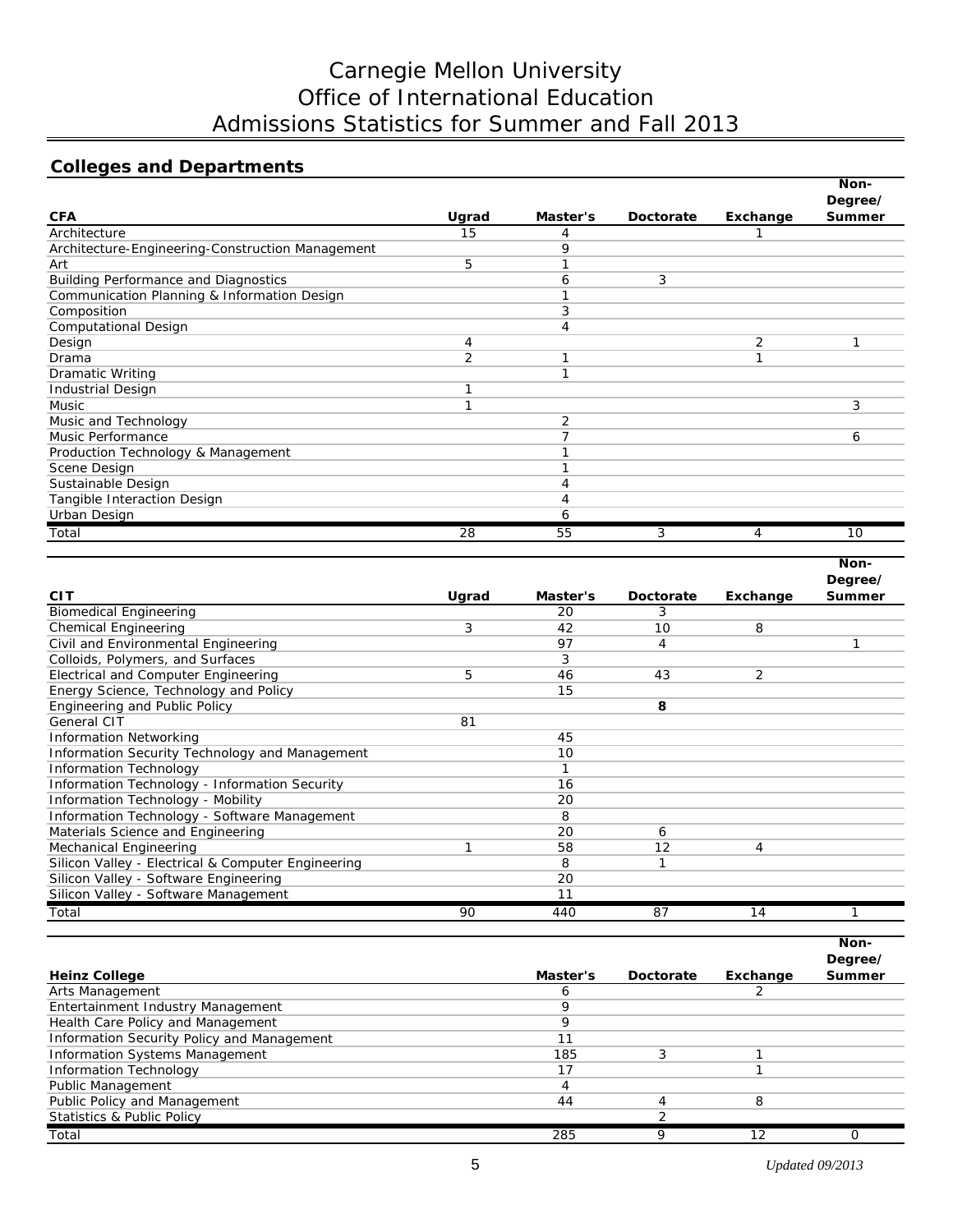## **Colleges and Departments (continued)**

|                                                                  |         |                |                |          | Non-              |
|------------------------------------------------------------------|---------|----------------|----------------|----------|-------------------|
|                                                                  |         |                |                |          | Degree/           |
| <b>Dietrich College</b>                                          | Ugrad   | Master's       | Doctorate      | Exchange | Summer            |
| Applied Second Language Acquisition                              |         | 6              |                |          |                   |
| English                                                          |         |                |                | 2        |                   |
| <b>Decision Science</b>                                          | 1<br>27 |                |                |          |                   |
| <b>General HSS</b>                                               |         |                | $\mathbf{1}$   |          |                   |
| History                                                          | 11      |                |                |          |                   |
| <b>Information Systems</b>                                       |         | 1              | $\overline{c}$ |          |                   |
| Logic, Computation, and Methodology<br><b>Neural Computation</b> |         |                | $\overline{2}$ |          |                   |
| Psychology                                                       |         |                | 2              | 1        |                   |
| Second Language Acquisition                                      |         |                | 2              |          |                   |
| <b>Statistical Practice</b>                                      |         | 12             |                |          |                   |
| Statistics                                                       |         |                | 3              |          |                   |
|                                                                  | 39      | 19             | 12             |          | 0                 |
| Total                                                            |         |                |                | 3        |                   |
|                                                                  |         |                |                |          | Non-              |
|                                                                  |         |                |                |          | Degree/           |
| <b>MCS</b>                                                       | Ugrad   | Master's       | Doctorate      | Exchange | Summer            |
| <b>Biological Sciences</b>                                       |         |                | -1             |          |                   |
| Chemistry                                                        |         |                | 13             |          |                   |
| <b>Computational Biology</b>                                     |         | 8              |                |          |                   |
| <b>General MCS</b>                                               | 45      |                |                |          |                   |
| <b>Mathematical Sciences</b>                                     |         |                | $\overline{7}$ |          |                   |
| Physics                                                          |         |                | 12             |          |                   |
| Pure & Applied Logic                                             |         |                | 3              |          |                   |
| Total                                                            | 46      | 8              | 36             | 0        | 0                 |
|                                                                  |         |                |                |          |                   |
|                                                                  |         |                |                |          | Non-              |
|                                                                  |         |                |                |          |                   |
| <b>SCS</b>                                                       | Ugrad   | Master's       | Doctorate      | Exchange | Degree/           |
| Biotechnology Innovation and Computation                         |         | 14             |                |          | Summer            |
| Computation, Organizations & Society                             |         |                | 1              |          |                   |
| Computer Science                                                 | 31      | 12             | 15             | 5        |                   |
| Educational Technology & Applied Learning Sciences               |         | 3              |                |          |                   |
| Human-Computer Interaction                                       |         | 24             |                |          |                   |
| Information Technology                                           |         | $\mathbf{1}$   |                |          |                   |
| Information Technology (eBusiness Technology)                    |         | 57             |                |          |                   |
| Information Technology (Embedded SE)                             |         | 6              |                |          |                   |
| Information Technology (Privacy Engineering)                     |         | $\overline{7}$ |                |          |                   |
| Information Technology (Software Engineering)                    |         | 36             |                |          |                   |
| Information Technology (Very Large Info Systems)                 |         | 43             |                |          |                   |
| <b>Intelligent Information Systems</b>                           |         | 9              |                |          |                   |
| Language and Information Technologies                            |         |                | 8              |          |                   |
| Language Technologies                                            |         | 22             |                |          |                   |
| Machine Learning                                                 |         |                | $\overline{4}$ |          |                   |
| Robotic Systems Development                                      |         | 21             |                |          |                   |
| <b>Robotics</b>                                                  |         | 21             | 5              |          |                   |
| Software Engineering                                             |         | 9              | $\mathbf{1}$   |          |                   |
| Total                                                            | 31      | 285            | 34             | 5        | 0                 |
|                                                                  |         |                |                |          |                   |
|                                                                  |         |                |                |          | Non-              |
|                                                                  |         | Master's       | Doctorate      |          | Degree/<br>Summer |
| <b>Tepper</b>                                                    | Ugrad   | $\overline{4}$ |                | Exchange |                   |
| Asset and Wealth Management                                      |         |                |                | 8        |                   |
| <b>Business Administration</b><br><b>Computational Finance</b>   | 22      | 64             |                |          |                   |

*Total 22 135 11 8 0*

Economics 2 Industrial Administration and the set of the set of the set of the set of the set of the set of the set of the set of the set of the set of the set of the set of the set of the set of the set of the set of the set of the s

Mathematical Finance 1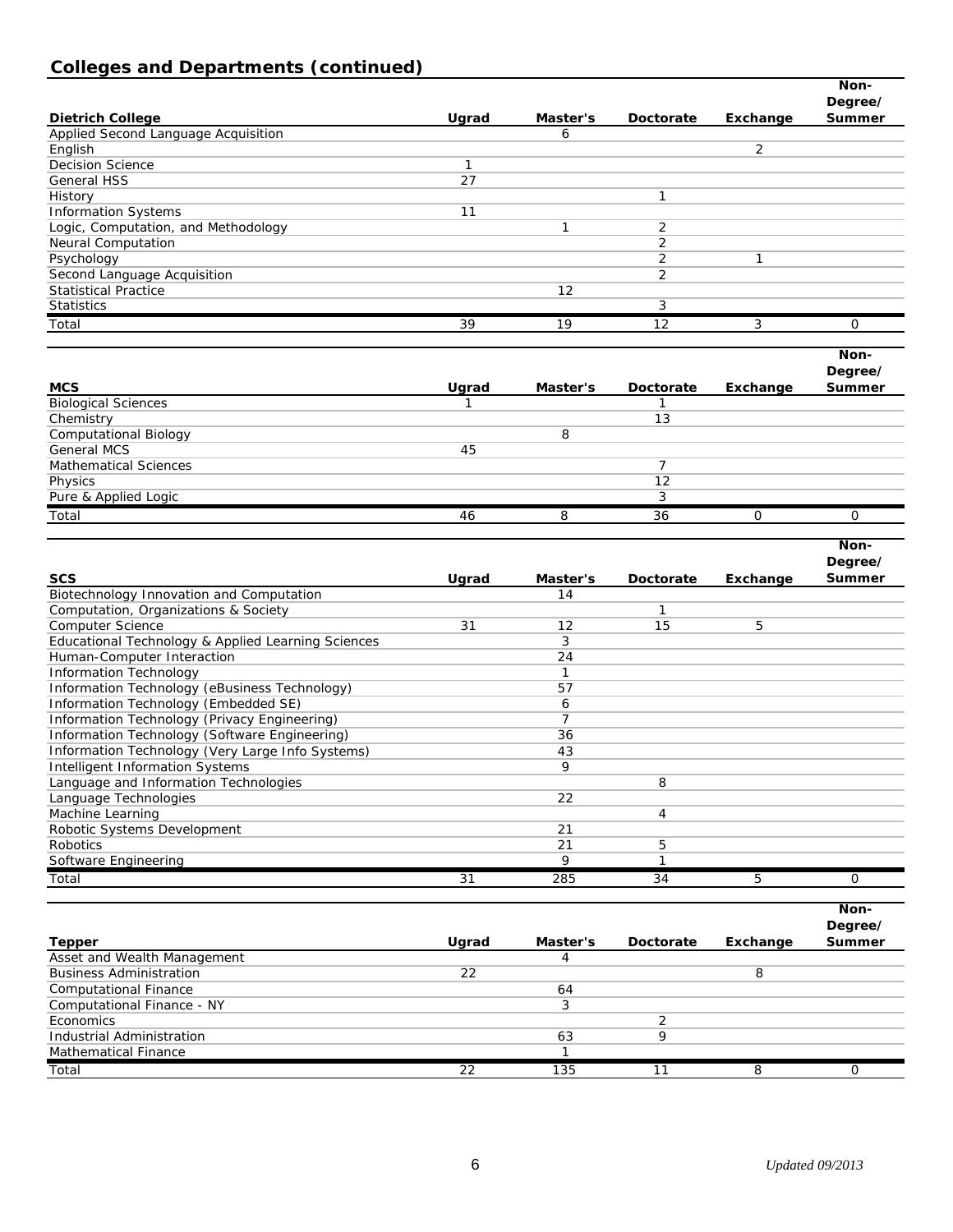# **Colleges and Departments (continued)**

|                                      |       |          |           |          | Non-<br>Degree/ |
|--------------------------------------|-------|----------|-----------|----------|-----------------|
| <b>CMU</b>                           | Ugrad | Master's | Doctorate | Exchange | <b>Summer</b>   |
| Entertainment Technology             |       | 60       |           |          |                 |
| Pre-College                          |       |          |           |          | 20              |
| Product Development                  |       | 14       |           |          |                 |
| <b>Qatar Biological Sciences</b>     |       |          |           | 3        |                 |
| <b>Qatar Business Administration</b> |       |          |           | 36       |                 |
| <b>Qatar Computer Science</b>        |       |          |           | 8        |                 |
| <b>Qatar Information Systems</b>     |       |          |           | 6        |                 |
| Science and Humanities Scholars      |       |          |           |          |                 |
| Total                                | Ô     | 74       | Ω         | 53       | 20              |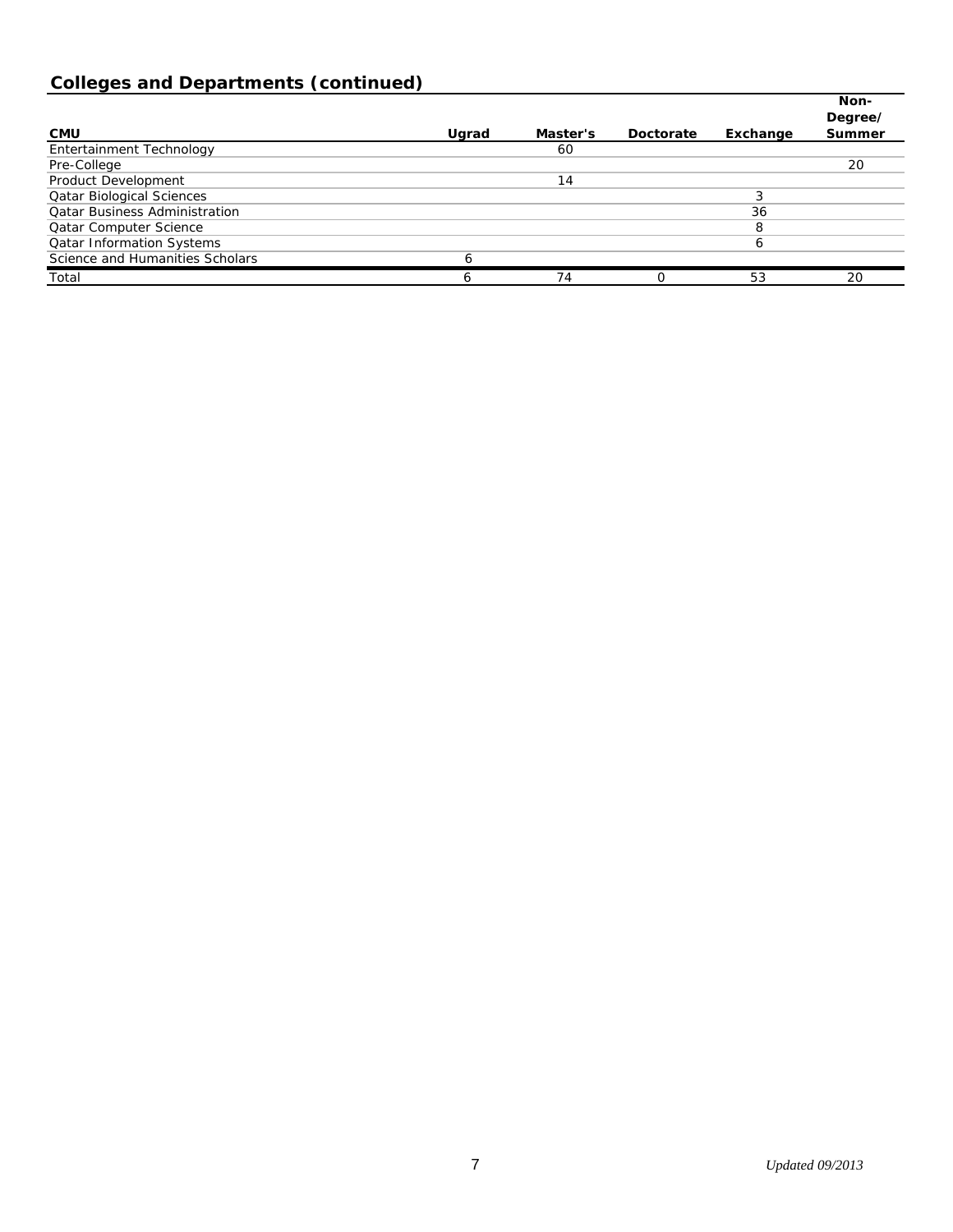# Carnegie Mellon University Office of International Education Admissions Statistics for Summer and Fall 2013

#### **New Undergraduate Students New Master's Students**

- 
- 
- 
- 
- 

- 
- 2. South Korea (69) 2. India (414)
- 3. India (41) 3. Taiwan (51)
- 
- 5. Canada (13) 5. Canada (18)

#### **New Doctoral Students New Exchange Students**

- 1. Electrical and Computer Engineering (43) 1. Qatar Business Administration (36)
- 
- 
- 4. Mechanical Engineering (12) 2. Business Administration (8)
- 

- 
- 
- 
- 3. South Korea (11) 4. China (5)
- 5. Turkey (9) 4. India (5)

#### **All New International Students**

Top 5 Programs

- 1. Information Systems Management (189)
- 2. Civil & Environmental Engineering (102)
- 3. Electrical & Computer Engineering (96)
- 4. General CIT (81)
- 5. Mechanical Engineering (75)

Top 5 Countries

- 1. China (789)
- 2. India (498)
- 3. South Korea (107)
- 4. Taiwan (63)
- 5. Canada (45)

Top 5 Programs Top 5 Programs Top 5 Programs Top 5 Programs Top 5 Programs

- 1. General CIT (81) 1. General CIT (81) 1. Information Systems Management (185)
- 2. General MCS (45) 2. Civil and Environmental Engineering (97)
- 3. Computer Science (31) 3. Computational Finance (64)
- 4. General HSS (27) 4. Industrial Administration (63)
- 5. Business Administration (22) 5. Entertainment Technology (60)

Top 5 Home Countries Top 5 Home Countries Top 5 Home Countries

- 1. China (92) 1. China (619)
	-
	-
- 4. Singapore (16) 4. South Korea (23)
	-

Top 5 Programs Top 5 Programs Top 5 Programs Top 5 Programs Top 5 Programs Top 5 Programs Top 5 Programs Top 5 Programs Top 5 Programs Top 5 Programs Top 5 Programs Top 5 Programs Top 5 Programs Top 5 Programs Top 5 Progra

- 
- 2. Computer Science (15) 2. Chemical Engineering (8)
- 3. Chemistry (13) 2. Public Policy & Management (8)
	-
- 4. Physics (12) 2. Qatar Computer Science (8)

Top 5 Countries Top 5 Countries Top 5 Countries Top 5 Countries Top 5 Countries Top 5 Countries Top 5 Countries Top 5 Countries Top 5 Countries Top 5 Countries Top 5 Countries Top 5 Countries Top 5 Countries Top 5 Countrie

- 
- 1. China (62) 1. China (62) 2. India (35) 2. India (35) 2. Germany (29) 2. Germany (29) 2. Germany (29) 2. Germany (29) 2. Germany (29) 2. Germany (20) 2. Germany (20) 2. Germany (20) 2. Germany (20) 2. Germany (20) 2. Ger 2. Germany (10)
- 3. Canada (11) **3. Pakistan (7)**
	-
	-
	- 4. Switzerland (5)